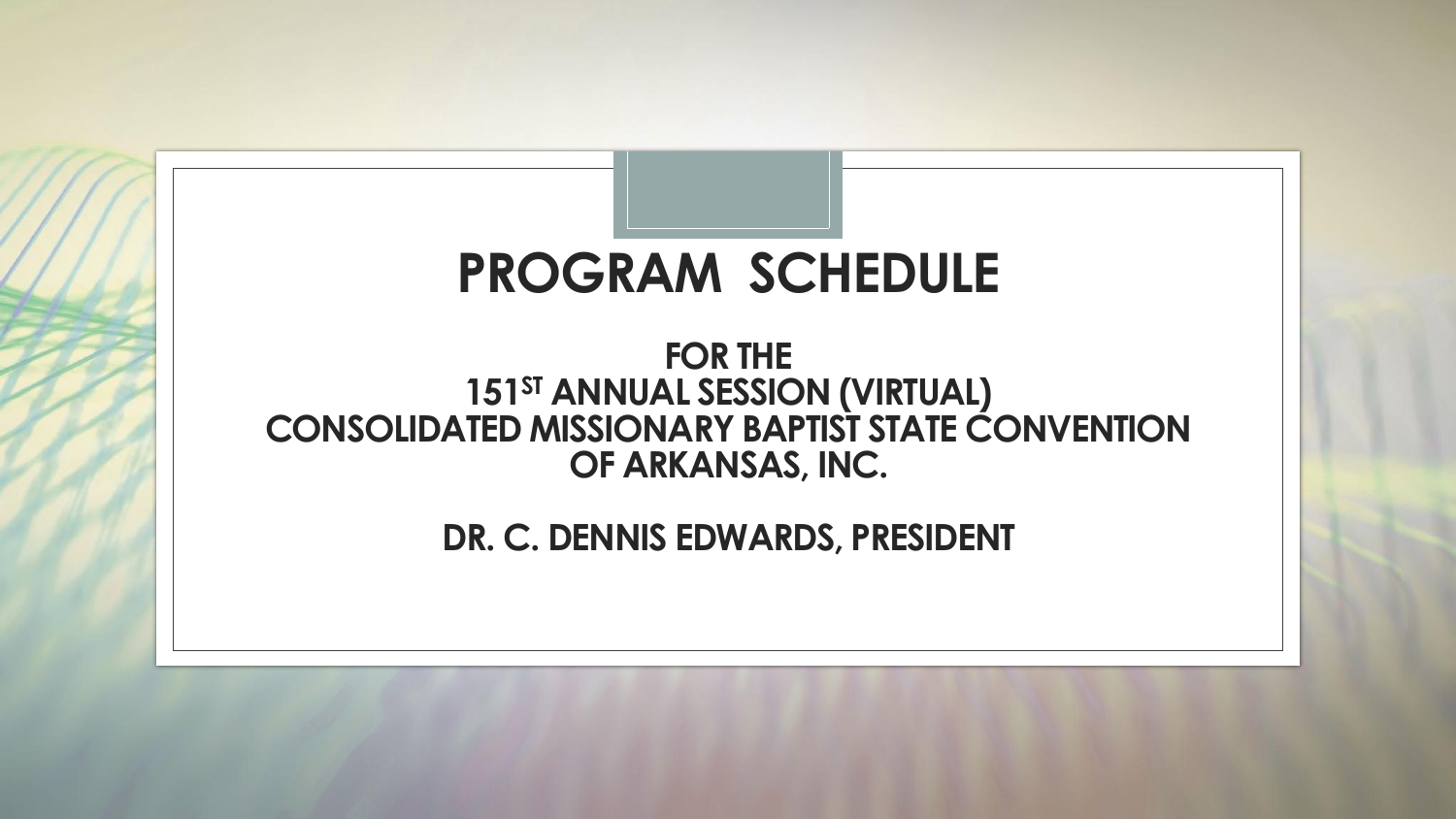## **THEME: ENCOUNTERING A NEW DAY WITH NEW FAITH CHALLENGES**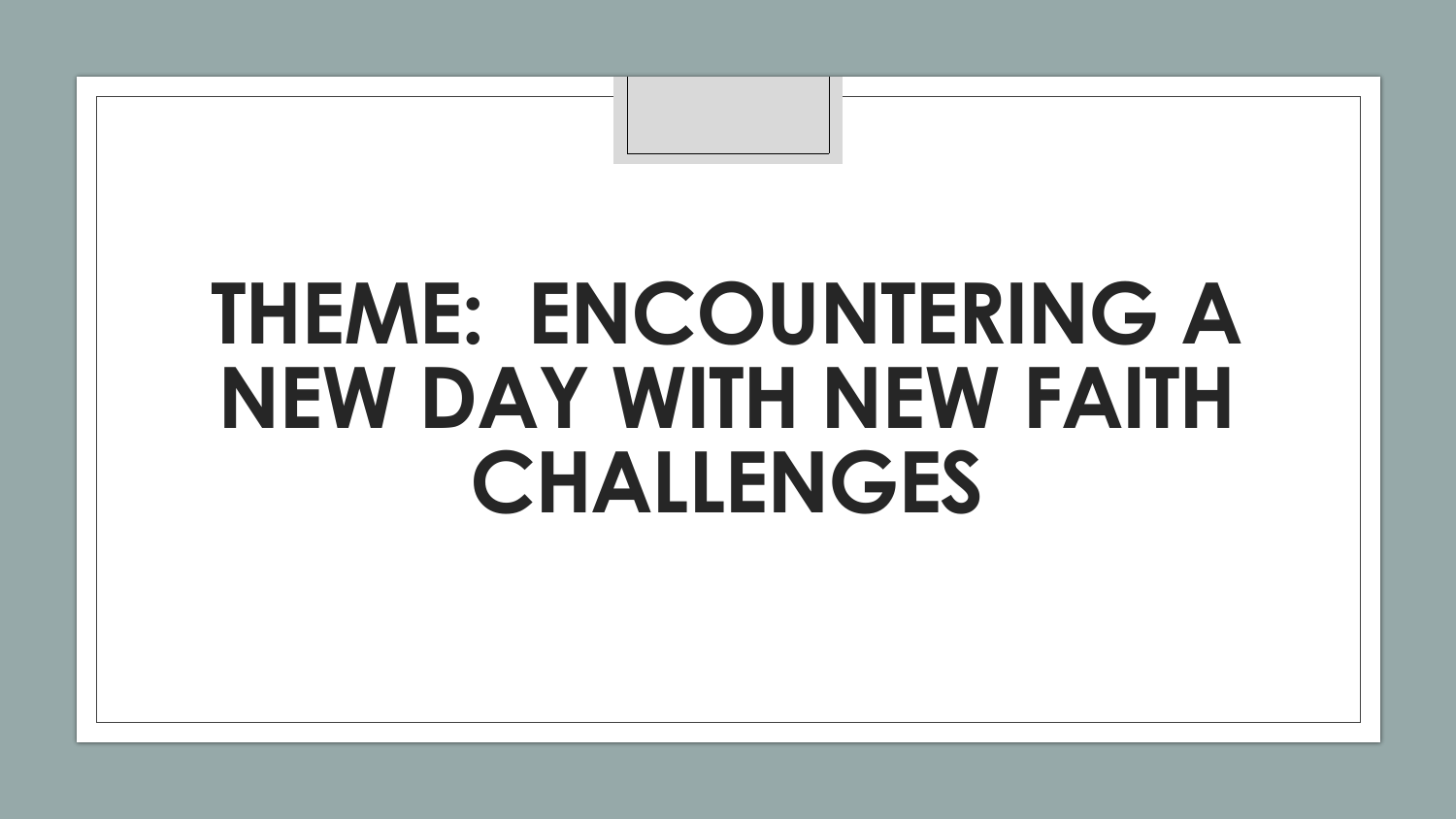

Monday, November 9, 2020 10:00 am Opening Statement Scripture and Prayer Musical Selection Pledges (United States Flag, Christian Flag, the Holy Bible) Presentation of the President Official Opening of the Convention Video (Covid-19 Pandemic)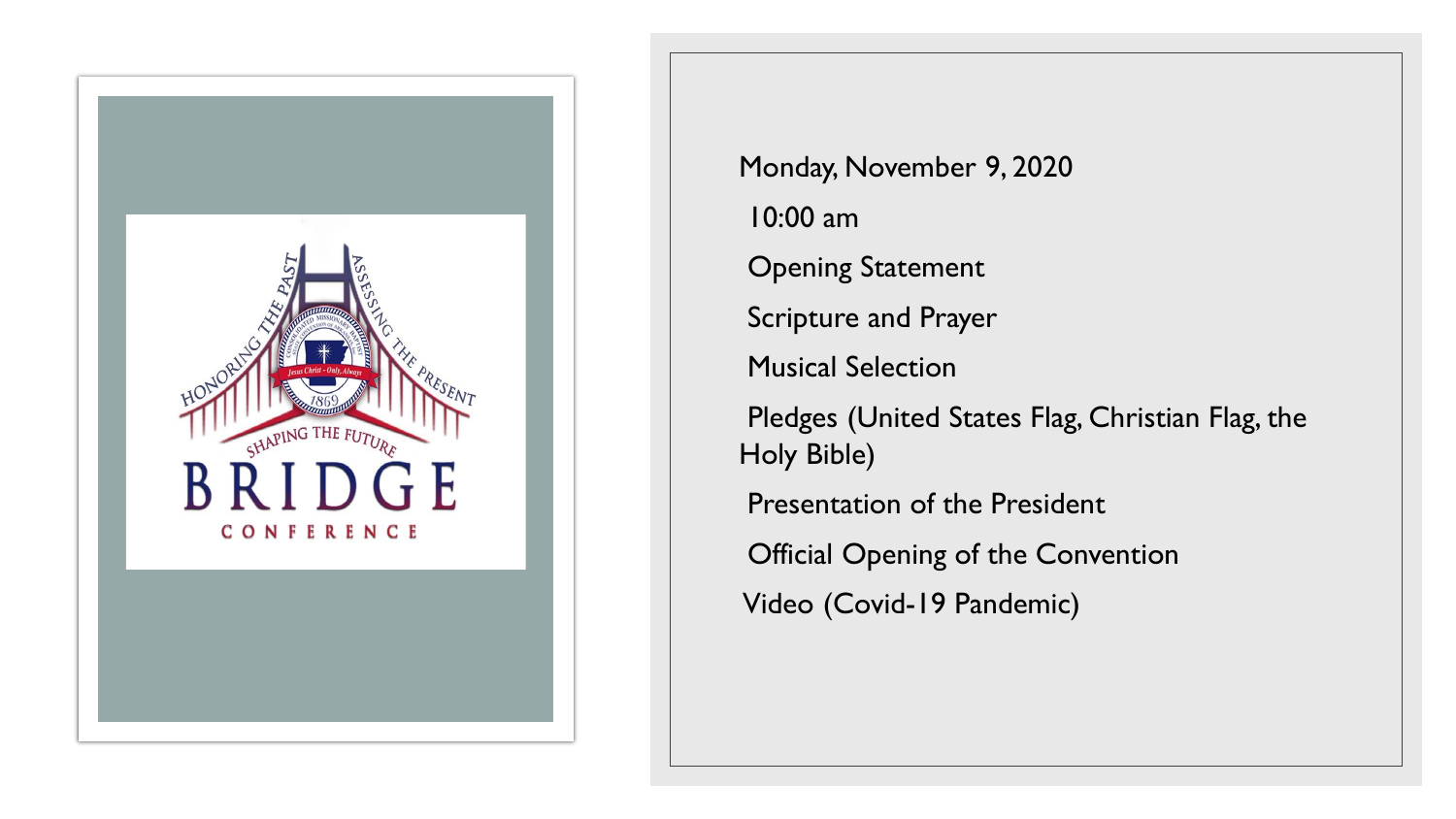

## Prayer

## Musical Selection

President, Women's Department Dr. Jeanne Moss, Little Rock, AR

Musical Selection

President, Laymen's Department Bro. Paul Williams, Little Rock, AR

Closing Remarks Adjournment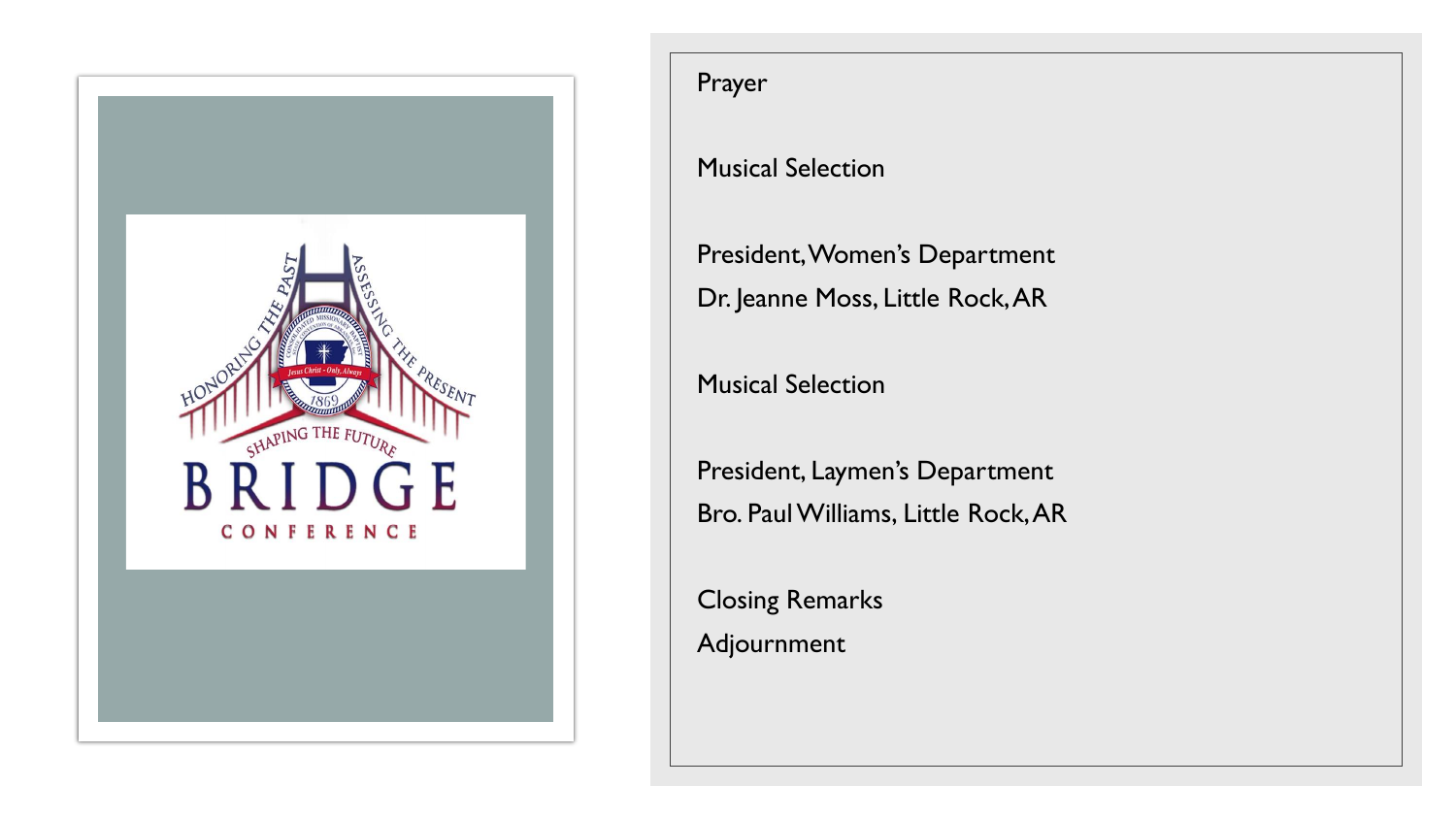

Monday, November 9, 2020 5:00 pm Call to Order Scripture and Prayer 5:05 pm Seminar: *Preaching During a Pandemic: Emphasis on Text vs. Technique* Dr. Reginald D. Terry, Tennessee Musical Selection 6:15 – 7:25 pm Seminar: *Church in a Post-Pandemic World: Adjusting Ministry to the "New Normal"*

Dr. John A. Harris, California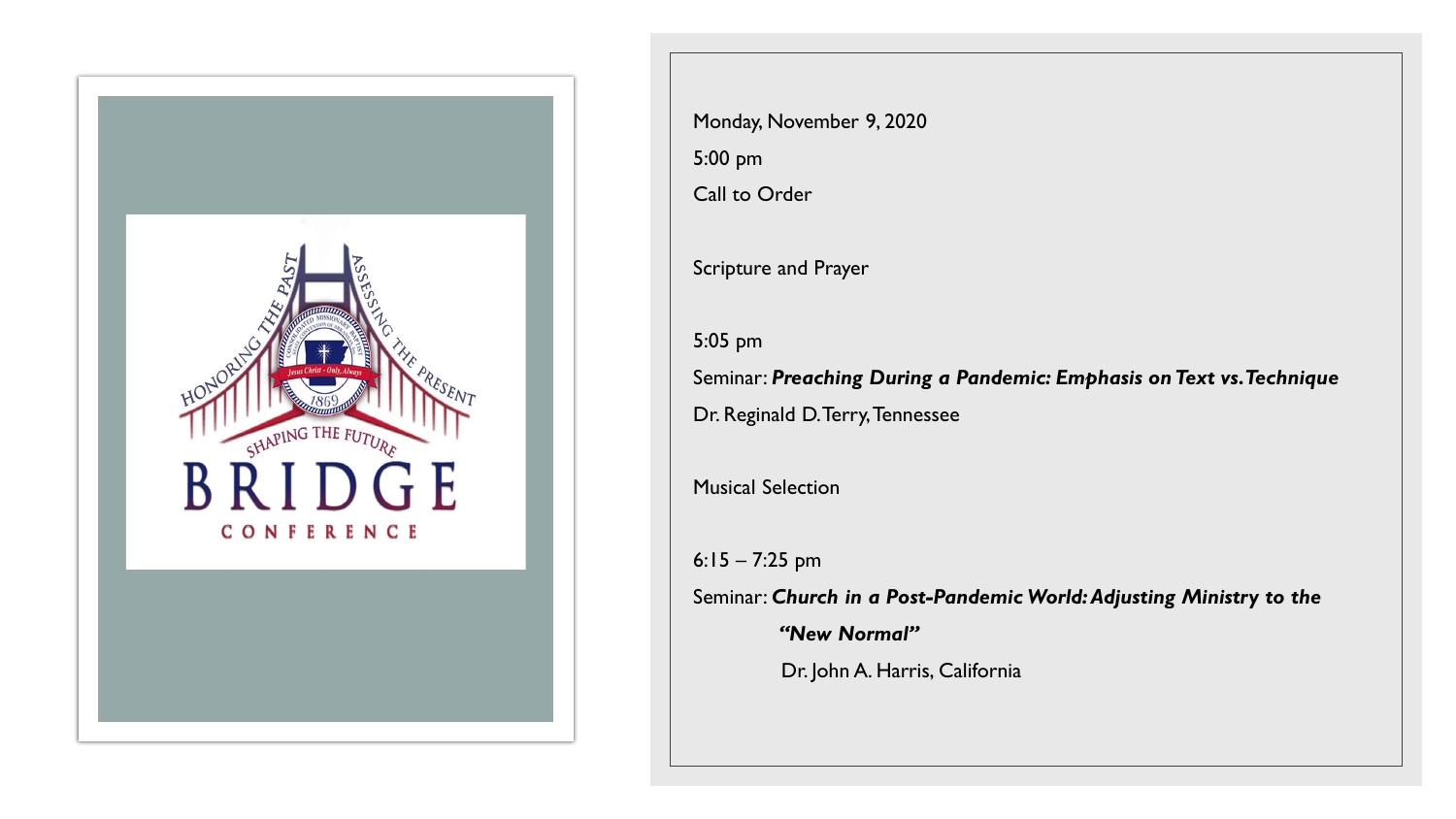

Tuesday, November 10, 2020

10:00 am

Call to Order

Scripture and Prayer

Musical Selection

Arkansas Baptist College Period Dr. Carlos Clark, Newly Elected President

The Sunday School Publishing Board of the National Baptist Convention USA, Inc. Dr. Derrick Jackson, Executive Director

Closing Remarks Adjournment

 $\circ$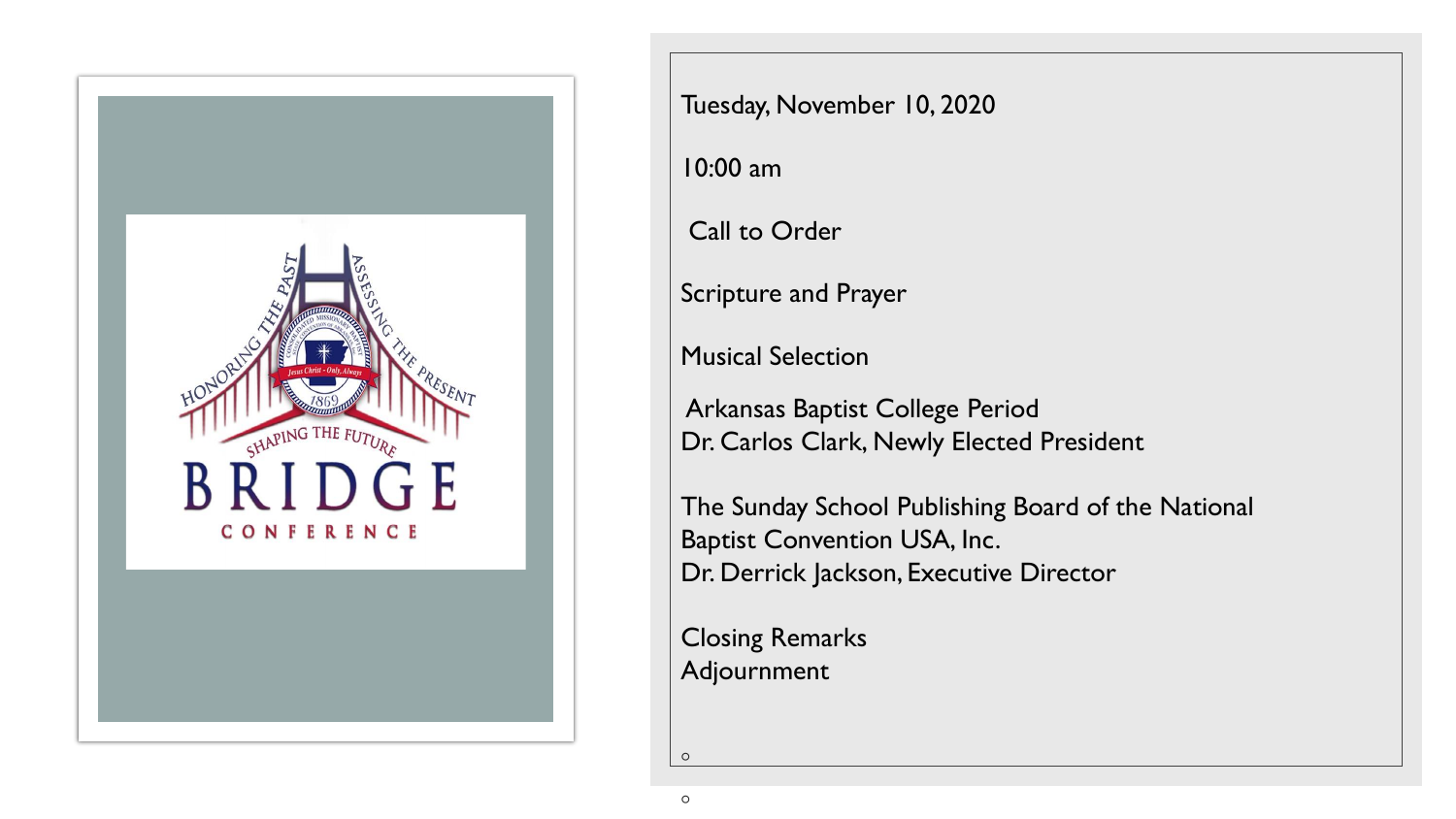

Tuesday, November 10, 2020

5:00 – 6:15 pm

## Seminar: *Preaching During a Pandemic: Messages that Minister*

Dr. Reginald D. Terry, Tennessee

Musical Selection

6:20 – 7:30 pm

Seminar: *Church in a Post-Pandemic World: Adjusting To The "New Normal"*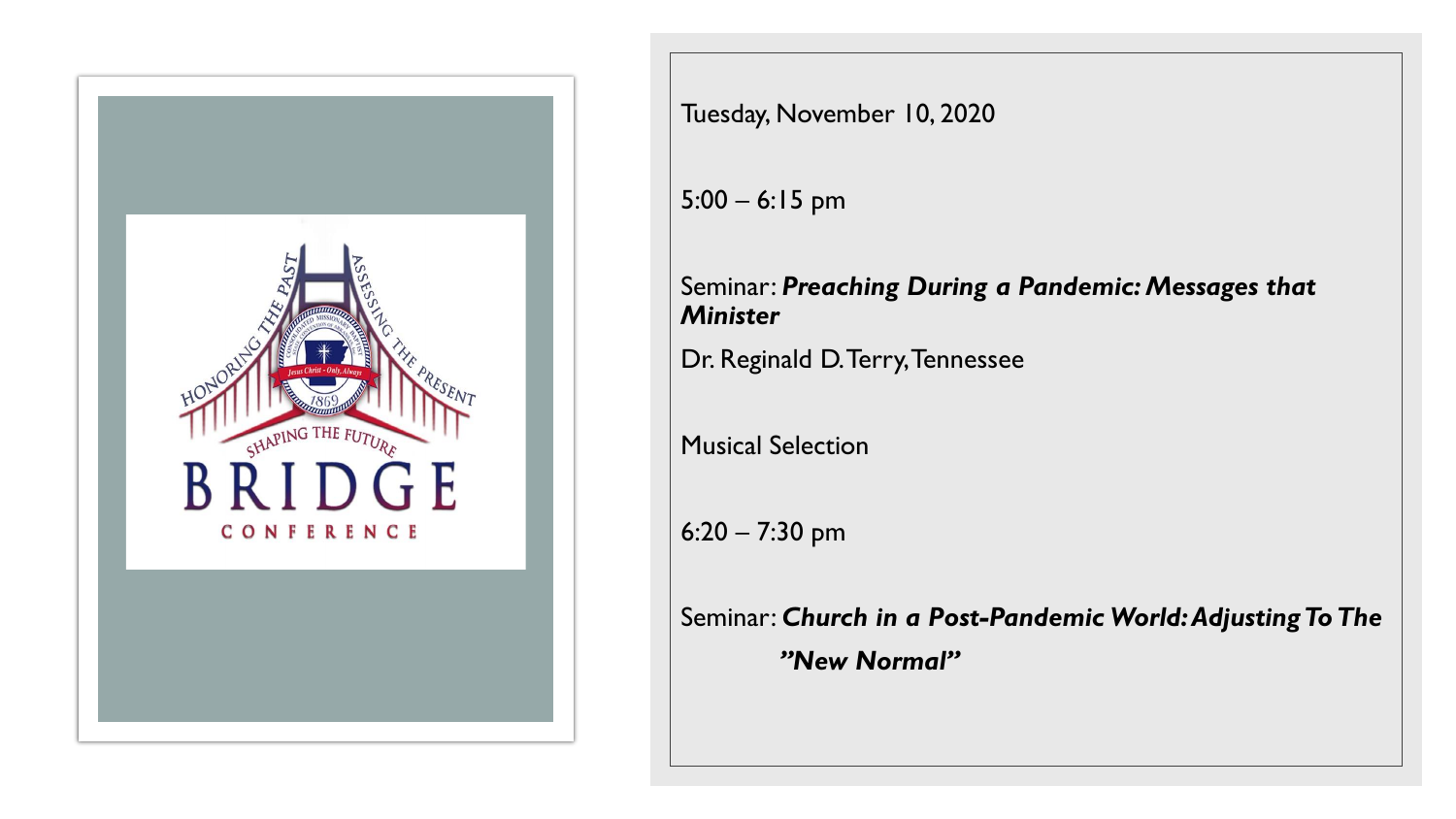

7:35 PM Musical Selection

Introduction of the President

Musical Selection

President's Annual Message

Closing Remarks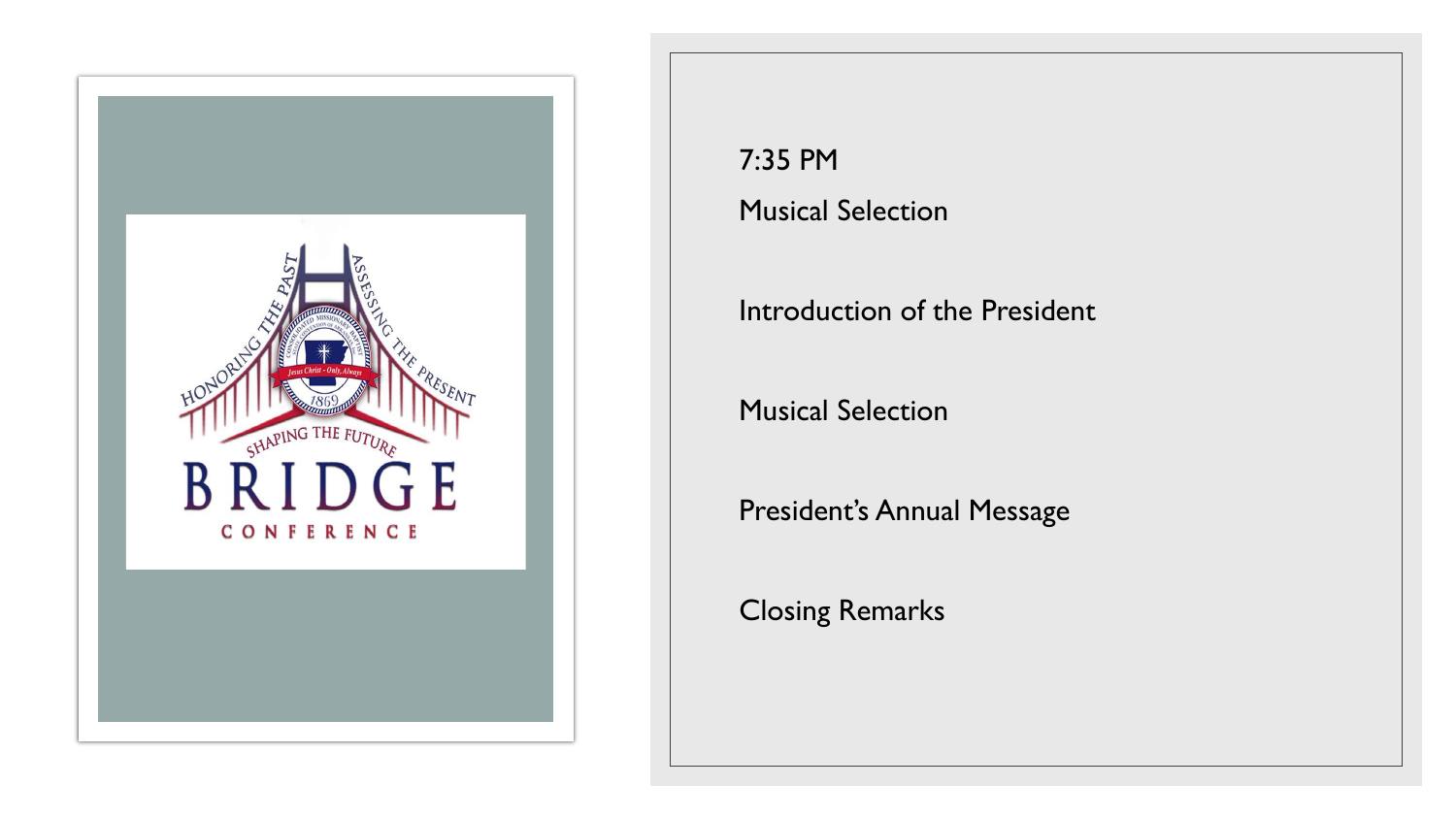

| Wednesday November 11, 2020                   |                                                 |
|-----------------------------------------------|-------------------------------------------------|
| 10:00 am                                      |                                                 |
| Call to Order                                 |                                                 |
| <b>Scripture and Prayer</b>                   |                                                 |
| <b>Final Reports</b>                          |                                                 |
| <b>Musical Selection</b>                      |                                                 |
| <b>Closing Sermon</b>                         | Dr. George Parks, Jr.<br>New Hope BC<br>NLR, AR |
| <b>Closing Remarks</b>                        | <b>President Edwards</b>                        |
| The 151 <sup>st</sup> Annual Session Adjourns |                                                 |